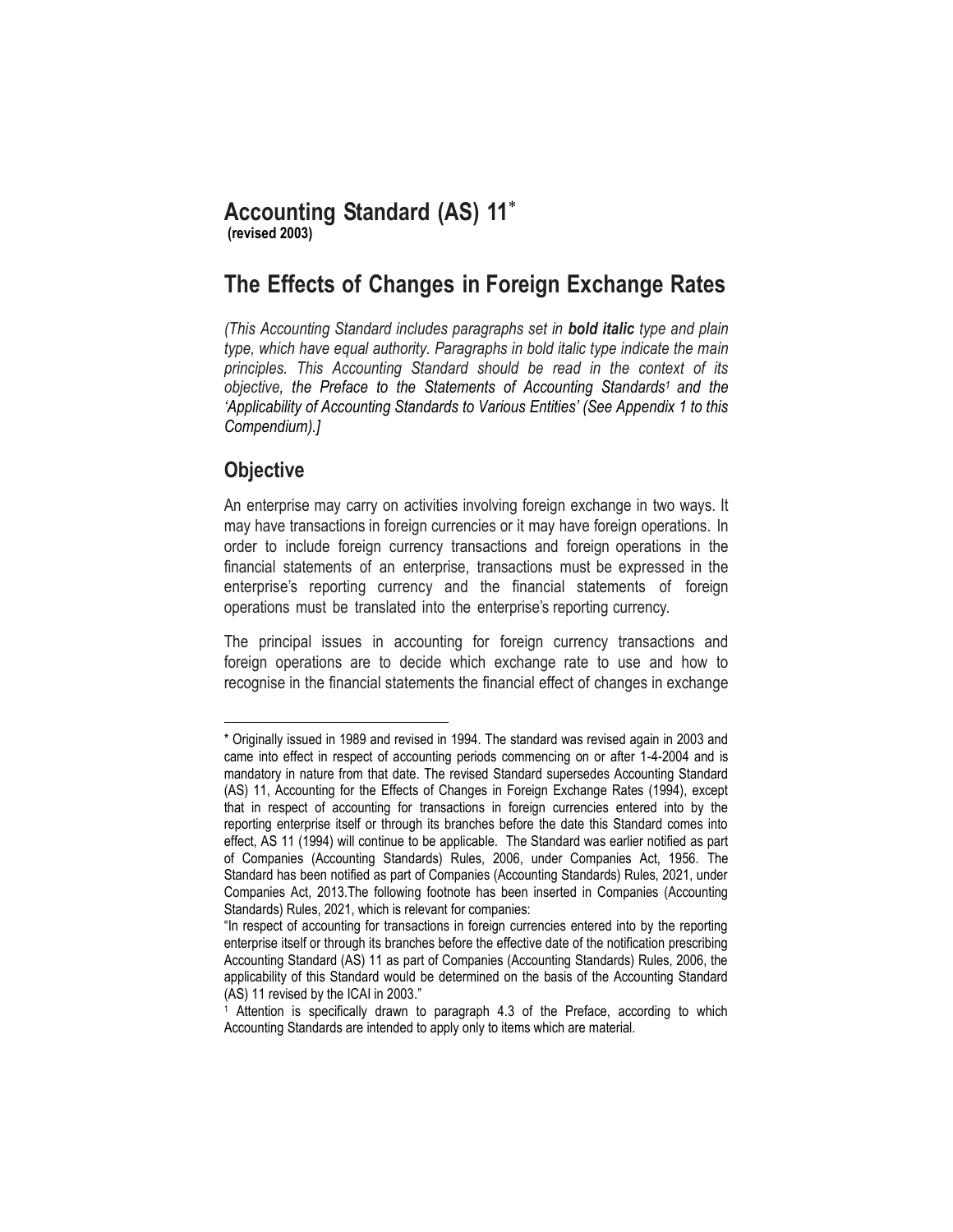rates.

### **Scope**

**1. This Standard should be applied:**

- **(a) in accounting for transactions in foreign currencies; and**
- **(b) in translating the financial statements of foreign operations.**

2. This Standard also deals with accounting for foreign currency transactions in the nature of forward exchange contracts. 2

3. This Standard does not specify the currency in which an enterprise presents its financial statements. However, an enterprise normally uses the currency of the country in which it is domiciled. If it uses a different currency, this Standard requires disclosure of the reason for using that currency. This Standard also requires disclosure of the reason for any change in the reporting currency.

4. This Standard does not deal with the restatement of an enterprise's financial statements from its reporting currency into another currency for the convenience of users accustomed to that currency or for similar purposes.

5. This Standard does not deal with the presentation in a cash flow statement of cash flows arising from transactions in a foreign currency and the translation of cash flows of a foreign operation (see AS 3*, Cash Flow Statements*).

6. This Standard does not deal with exchange differences arising from foreign currency borrowings to the extent that they are regarded as an adjustment to interest costs (see paragraph 4(e) of AS 16, *Borrowing Costs*).

## **Definitions**

 $\overline{a}$ 

*7. The following terms are used in this Standard with the meanings specified:*

<sup>&</sup>lt;sup>2</sup> This Standard is applicable to exchange differences on all forward exchange contracts including those entered into to hedge the foreign currency risk of existing assets and liabilities and is not applicable to the exchange differences arising on forward exchange contracts entered into to hedge the foreign currency risks of future transactions in respect of which firm commitments are made or which are highly probable forecast transactions. A 'firm commitment' is a binding agreement for the exchange of a specified quantity of resources at a specified price on a specified future date or dates and a 'forecast transaction' is an uncommitted but anticipated future transaction.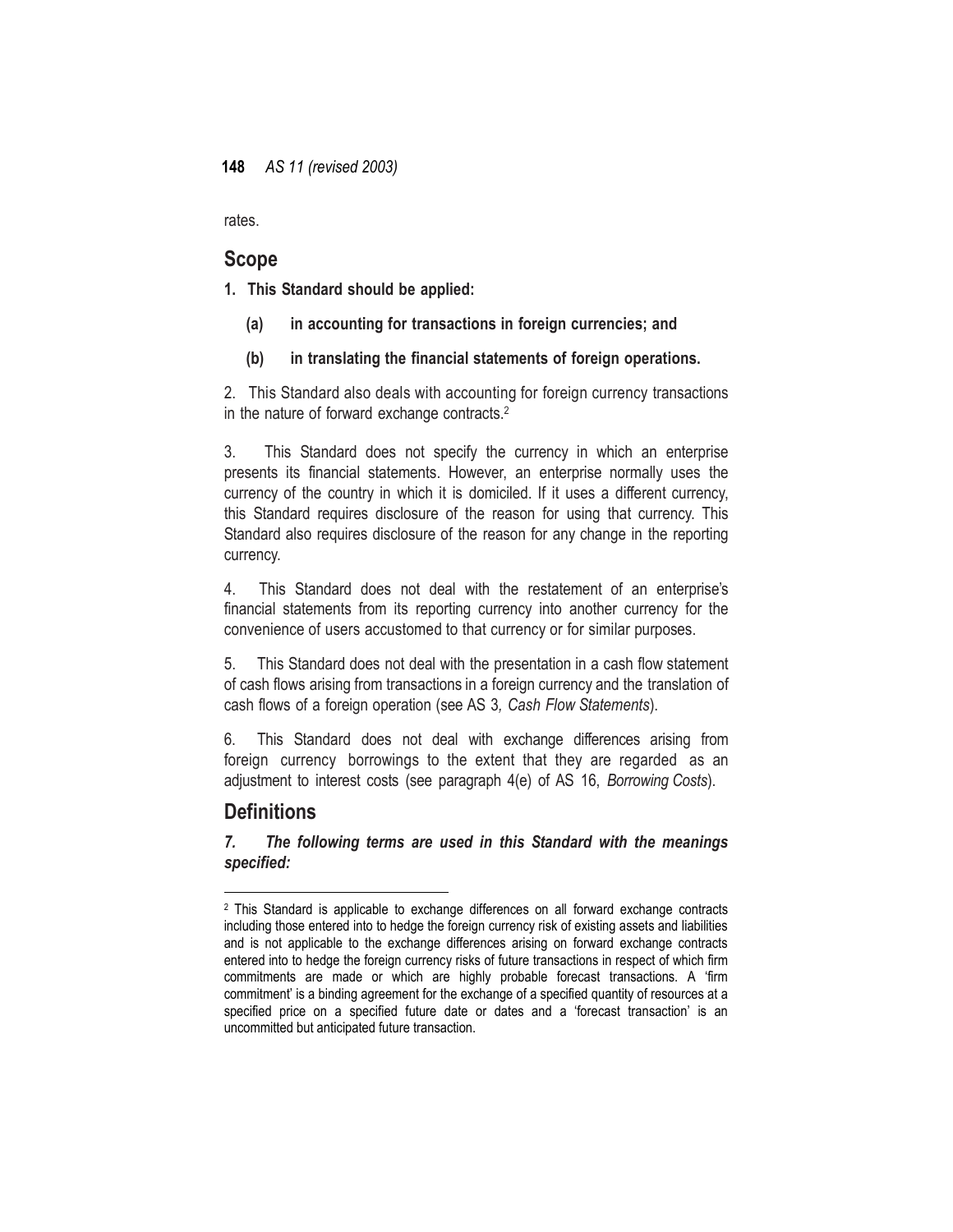*7.1 Average rate is the mean of the exchange rates in force during a period.*

*7.2 Closing rate is the exchange rate at the balance sheet date.*

*7.3 Exchange difference is the difference resulting from reporting the same number of units of a foreign currency in the reporting currency at different exchange rates.*

*7.4 Exchange rate is the ratio for exchange of two currencies.*

*7.5 Fair value is the amount for which an asset could be exchanged, or a liability settled, between knowledgeable, willing parties in an arm's length transaction.*

*7.6 Foreign currency is a currency other than the reporting currency of an enterprise.*

*7.7 Foreign operation is a subsidiary<sup>3</sup> , associate<sup>4</sup> , joint venture<sup>5</sup> or branch of the reporting enterprise, the activities of which are based or conducted in a country other than the country of the reporting enterprise.*

*7.8 Forward exchange contract means an agreement to exchange different currencies at a forward rate.*

*7.9 Forward rate is the specified exchange rate for exchange of two currencies at a specified future date.*

*7.10 Integral foreign operation is a foreign operation, the activities of which are an integral part of those of the reporting enterprise.*

*7.11 Monetary items are money held and assets and liabilities to be received or paid in fixed or determinable amounts of money.*

*7.12 Net investment in a non-integral foreign operation is the reporting enterprise's share in the net assets of that operation.*

l

<sup>3</sup> As defined in AS 21, *Consolidated Financial Statements*.

<sup>4</sup> As defined in AS 23, *Accounting for Investments in Associates in Consolidated Financial Statements*.

<sup>5</sup> As defined in AS 27, *Financial Reporting of Interests in Joint Ventures*.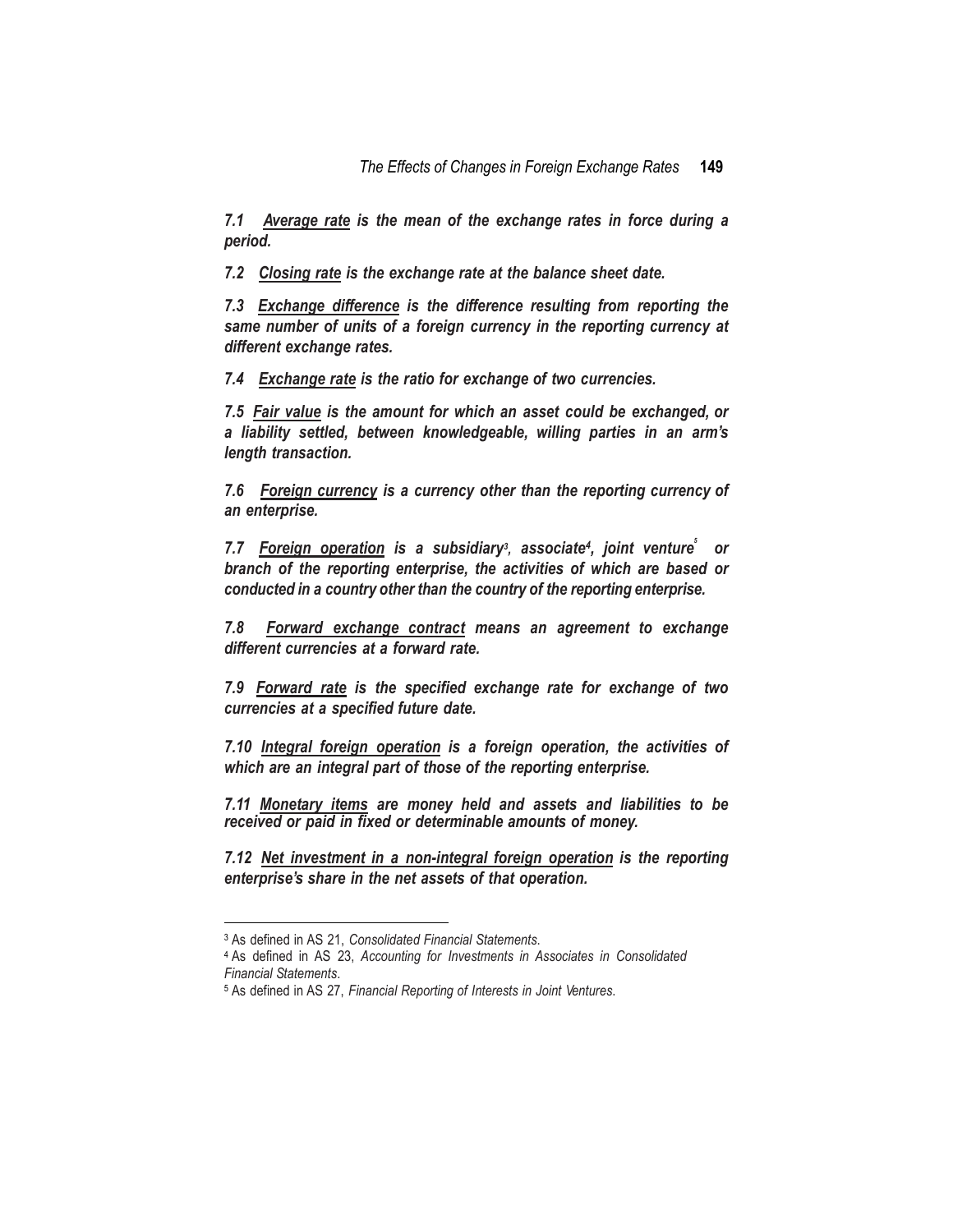*7.13 Non-integral foreign operation is a foreign operation that is not an integral foreign operation.*

*7.14 Non-monetary items are assets and liabilities other than monetary items.*

*7.15 Reporting currency is the currency used in presenting the financial statements.*

# **Foreign Currency Transactions**

## **Initial Recognition**

8. A foreign currency transaction is a transaction which is denominated in or requires settlement in a foreign currency, including transactions arising when an enterprise either:

- (a) buys or sells goods or services whose price is denominated in a foreign currency;
- (b) borrows or lends funds when the amounts payable or receivable are denominated in a foreign currency;
- (c) becomes a party to an unperformed forward exchange contract; or
- (d) otherwise acquires or disposes of assets, or incurs or settles liabilities, denominated in a foreign currency.

### *9. A foreign currency transaction should be recorded, on initial recognition in the reporting currency, by applying to the foreign currency amount, the exchange rate between the reporting currency and the foreign currency at the date of the transaction.*

10. For practical reasons, a rate that approximates the actual rate at the date of the transaction is often used, for example, an average rate for a week or a month might be used for all transactions in each foreign currency occurring during that period. However, if exchange rates fluctuate significantly, the use of the average rate for a period is unreliable.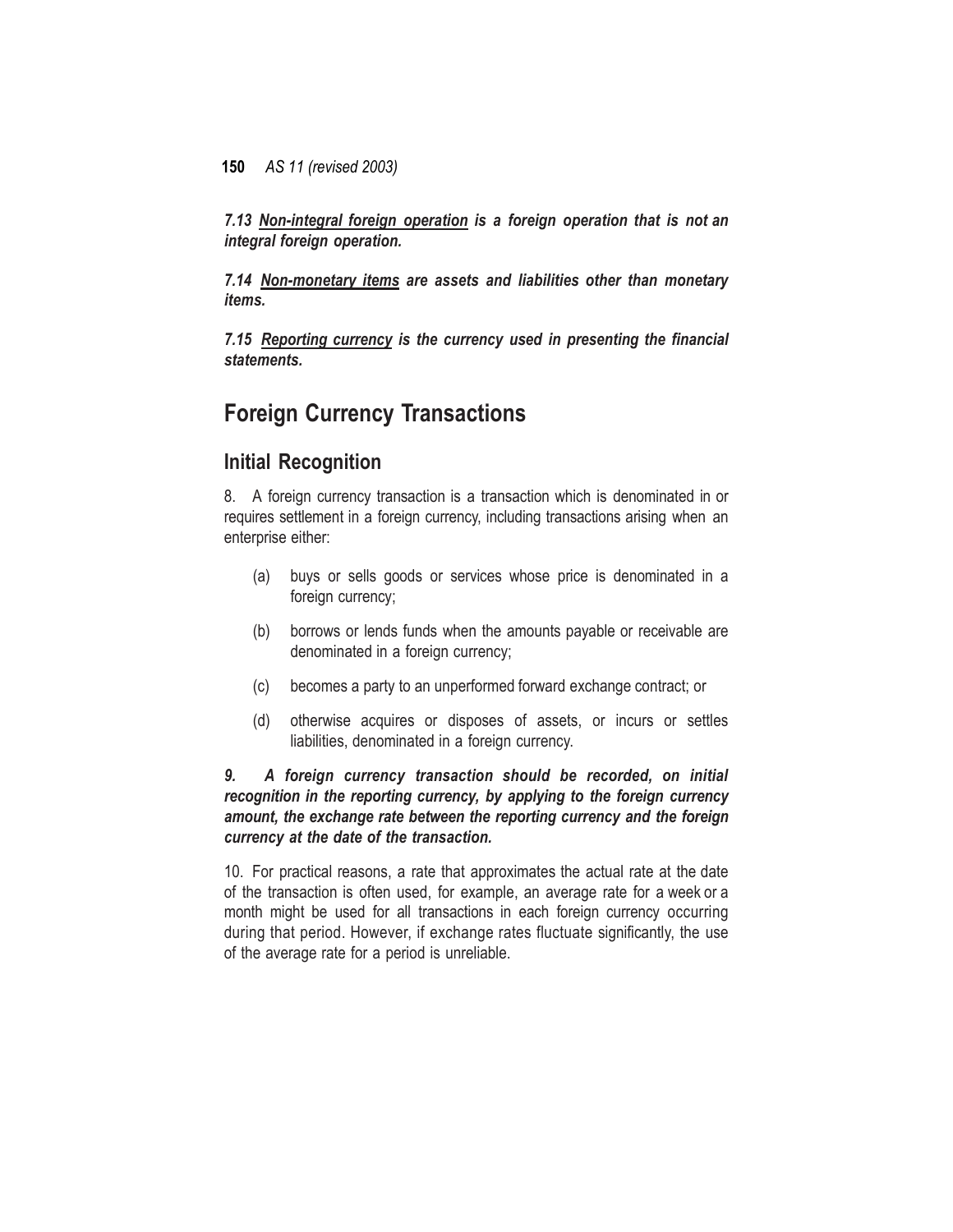## **Reporting at Subsequent Balance Sheet Dates**

- *11. At each balance sheet date:*
	- *(a) foreign currency monetary items should be reported using the closing rate. However, in certain circumstances, the closing rate may not reflect with reasonable accuracy the amount in reporting currency that is likely to be realised from, or required to disburse, a foreign currency monetary item at the balance sheet date, e.g., where there are restrictions on remittances or where the closing rate is unrealistic and it is not possible to effect an exchange of currencies at that rate at the balance sheet date. In such circumstances, the relevant monetary item should be reported in the reporting currency at the amount which is likely to be realised from, or required to disburse, such item at the balance sheet date;*
	- *(b) non-monetary items which are carried in terms of historical cost denominated in a foreign currency should be reported using the exchange rate at the date of the transaction; and*
	- *(c) non-monetary items which are carried at fair value or other similar valuation denominated in a foreign currency should be reported using the exchange rates that existed when the values were determined.*

12. Cash, receivables and payables are examples of monetary items. Fixed assets, inventories and investments in equity shares are examples of nonmonetary items. The carrying amount of an item is determined in accordance with the relevant Accounting Standards. For example, certain assets may be measured at fair value or other similar valuation (e.g., net realisable value) or at historical cost. Whether the carrying amount is determined based on fair value or other similar valuation or at historical cost, the amounts so determined for foreign currency items are then reported in the reporting currency in accordance with this Standard. The contingent liability denominated in foreign currency at the balance sheet date is disclosed by using the closing rate.

## **Recognition of Exchange Differences**

*13. Exchange differences arising on the settlement of monetary items or on reporting an enterprise's monetary items at rates different from those*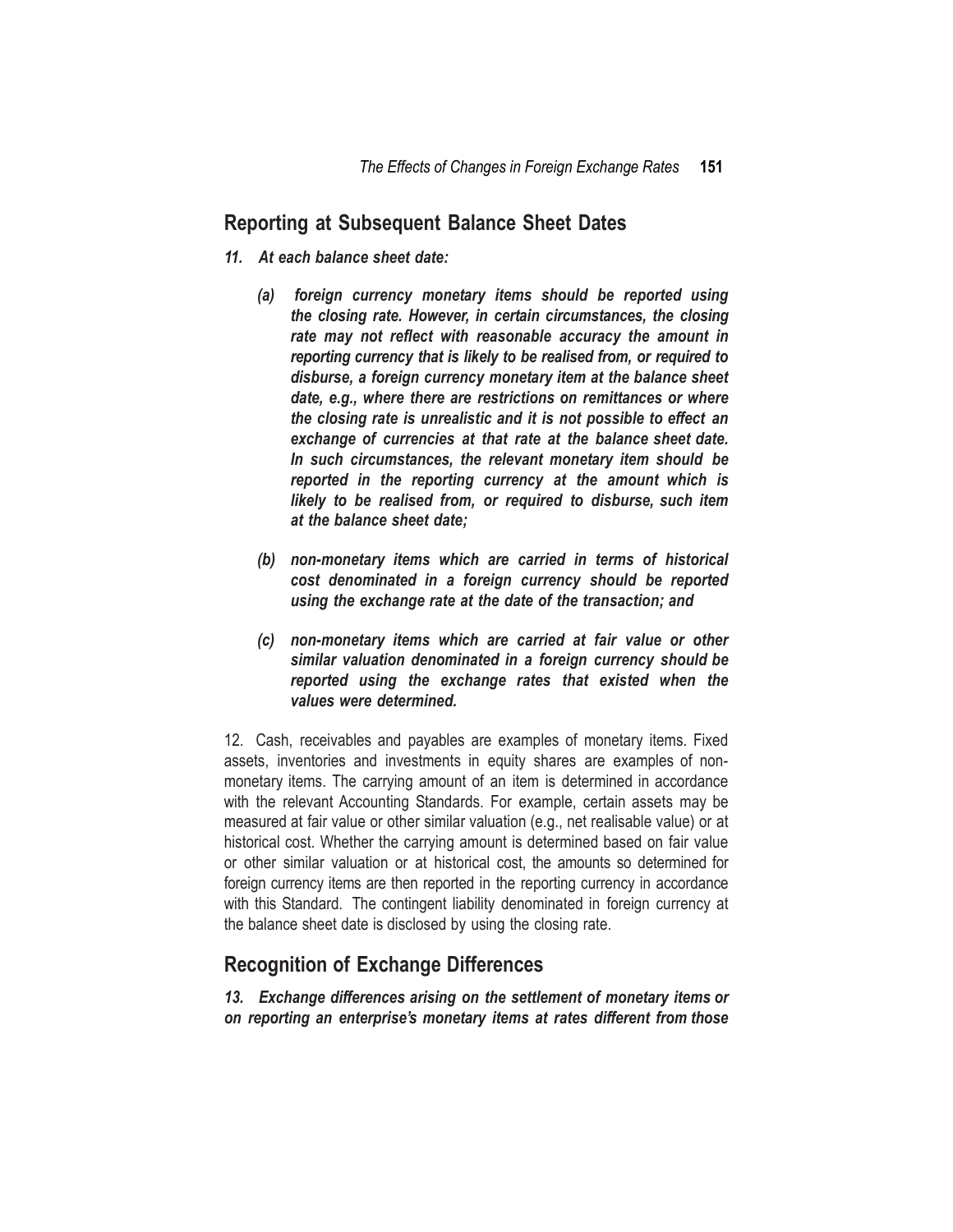*at which they were initially recorded during the period, or reported in previous financial statements, should be recognised as income or as expenses in the period in which they arise, with the exception of exchange differences dealt with in accordance with paragraph 15.*

14. An exchange difference results when there is a change in the exchange rate between the transaction date and the date of settlement of any monetary items arising from a foreign currency transaction. When the transaction is settled within the same accounting period as that in which it occurred, all the exchange difference is recognised in that period. However, when the transaction is settled in a subsequent accounting period, the exchange difference recognised in each intervening period up to the period of settlement is determined by the change in exchange rates during that period.

### **Net Investment in a Non-integral Foreign Operation**

*15. Exchange differences arising on a monetary item that, in substance, forms part of an enterprise's net investment in a non-integral foreign operation should be accumulated in a foreign currency translation reserve in the enterprise's financial statements until the disposal of the net investment, at which time they should be recognised as income or as expenses in accordance with paragraph 31.*

16. An enterprise may have a monetary item that is receivable from, or payable to, a non-integral foreign operation. An item for which settlement is neither planned nor likely to occur in the foreseeable future is, in substance, an extension to, or deduction from, the enterprise's net investment in that nonintegral foreign operation. Such monetary items may include long-term receivables or loans but do not include trade receivables or trade payables.

# **Financial Statements of Foreign Operations**

## **Classification of Foreign Operations**

17. The method used to translate the financial statements of a foreign operation depends on the way in which it is financed and operates in relation to the reporting enterprise. For this purpose, foreign operations are classified as either "integral foreign operations" or "non-integral foreign operations".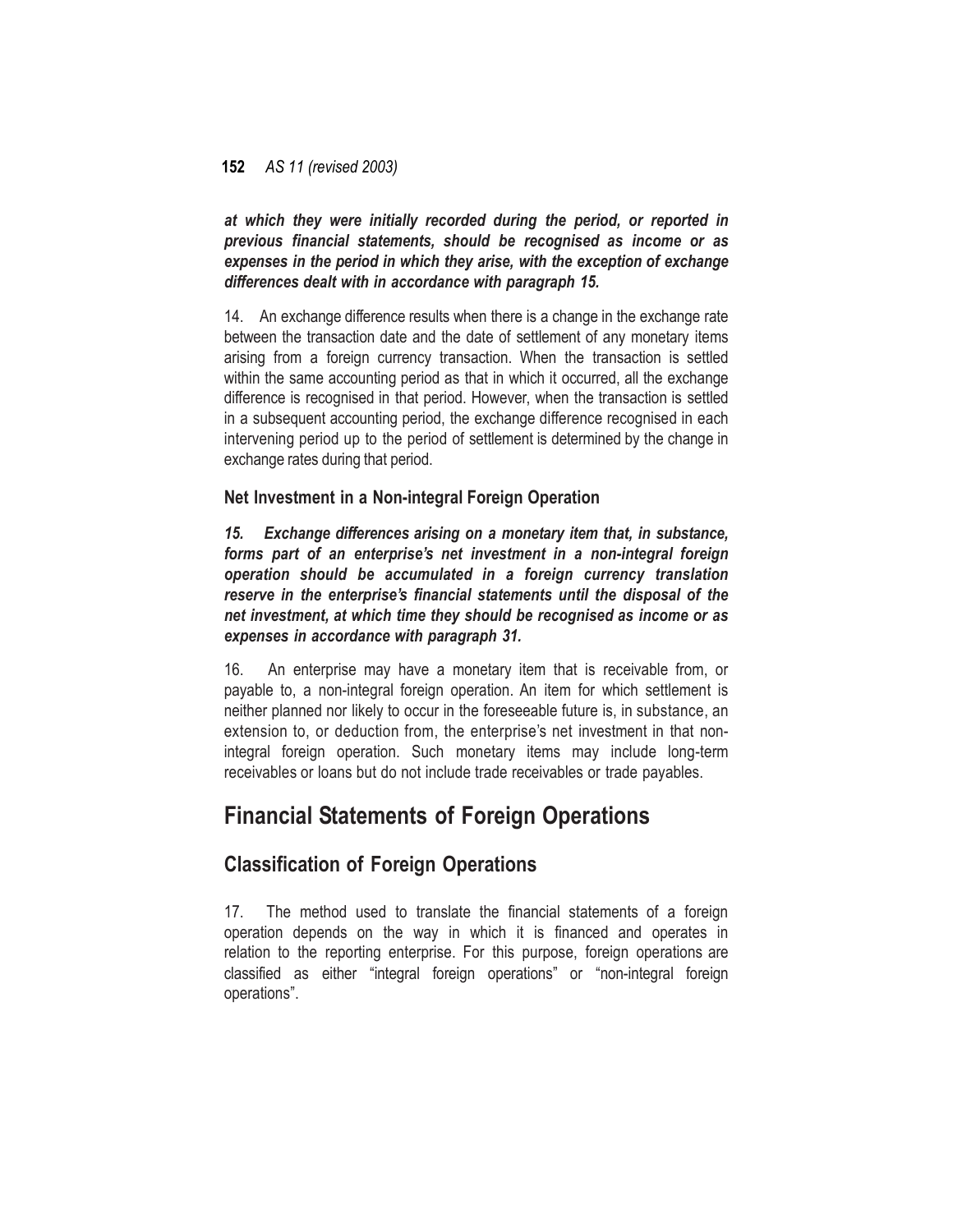18. A foreign operation that is integral to the operations of the reporting enterprise carries on its business as if it were an extension of the reporting enterprise's operations. For example, such a foreign operation might only sell goods imported from the reporting enterprise and remit the proceeds to the reporting enterprise. In such cases, a change in the exchange rate between the reporting currency and the currency in the country of foreign operation has an almost immediate effect on the reporting enterprise's cash flow from operations. Therefore, the change in the exchange rate affects the individual monetary items held by the foreign operation rather than the reporting enterprise's net investment in that operation.

19. In contrast, a non-integral foreign operation accumulates cash and other monetary items, incurs expenses, generates income and perhaps arranges borrowings, all substantially in its local currency. It may also enter into transactions in foreign currencies, including transactions in the reporting currency. When there is a change in the exchange rate between the reporting currency and the local currency, there is little or no direct effect on the present and future cash flows from operations of either the non-integral foreign operation or the reporting enterprise. The change in the exchange rate affects the reporting enterprise's net investment in the non-integral foreign operation rather than the individual monetary and non-monetary items held by the nonintegral foreign operation.

20. The following are indications that a foreign operation is a nonintegral foreign operation rather than an integral foreign operation:

- (a) while the reporting enterprise may control the foreign operation, the activities of the foreign operation are carried out with a significant degree of autonomy from those of the reporting enterprise;
- (b) transactions with the reporting enterprise are not a high proportion of the foreign operation's activities;
- (c) the activities of the foreign operation are financed mainly from its own operations or local borrowings rather than from the reporting enterprise;
- (d) costs of labour, material and other components of the foreign operation's products or services are primarily paid or settled in the local currency rather than in the reporting currency;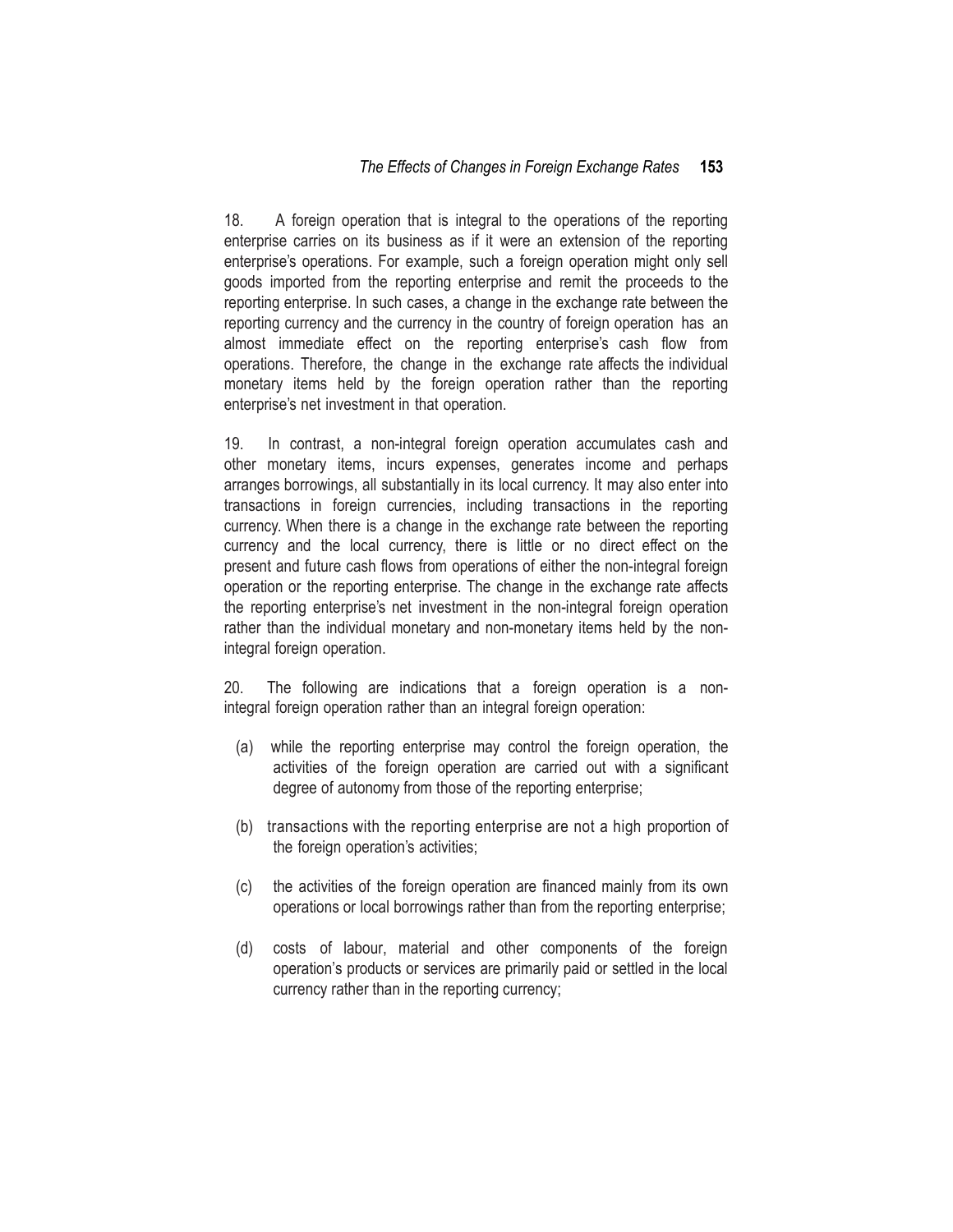- (e) the foreign operation's sales are mainly in currencies other than the reporting currency;
- (f) cash flows of the reporting enterprise are insulated from the day-to-day activities of the foreign operation rather than being directly affected by the activities of the foreign operation;
- (g) sales prices for the foreign operation's products are not primarily responsive on a short-term basis to changes in exchange rates but are determined more by local competition or local government regulation; and
- (h) there is an active local sales market for the foreign operation's products, although there also might be significant amounts of exports.

The appropriate classification for each operation can, in principle, be established from factual information related to the indicators listed above. In some cases, the classification of a foreign operation as either a non-integral foreign operation or an integral foreign operation of the reporting enterprise may not be clear, and judgement is necessary to determine the appropriate classification.

## **Integral Foreign Operations**

### *21. The financial statements of an integral foreign operation should be translated using the principles and procedures in paragraphs 8 to 16 as if the transactions of the foreign operation had been those of the reporting enterprise itself.*

22. The individual items in the financial statements of the foreign operation are translated as if all its transactions had been entered into by the reporting enterprise itself. The cost and depreciation of tangible fixed assets is translated using the exchange rate at the date of purchase of the asset or, if the asset is carried at fair value or other similar valuation, using the rate that existed on the date of the valuation. The cost of inventories is translated at the exchange rates that existed when those costs were incurred. The recoverable amount or realisable value of an asset is translated using the exchange rate that existed when the recoverable amount or net realisable value was determined. For example, when the net realisable value of an item of inventory is determined in a foreign currency, that value is translated using the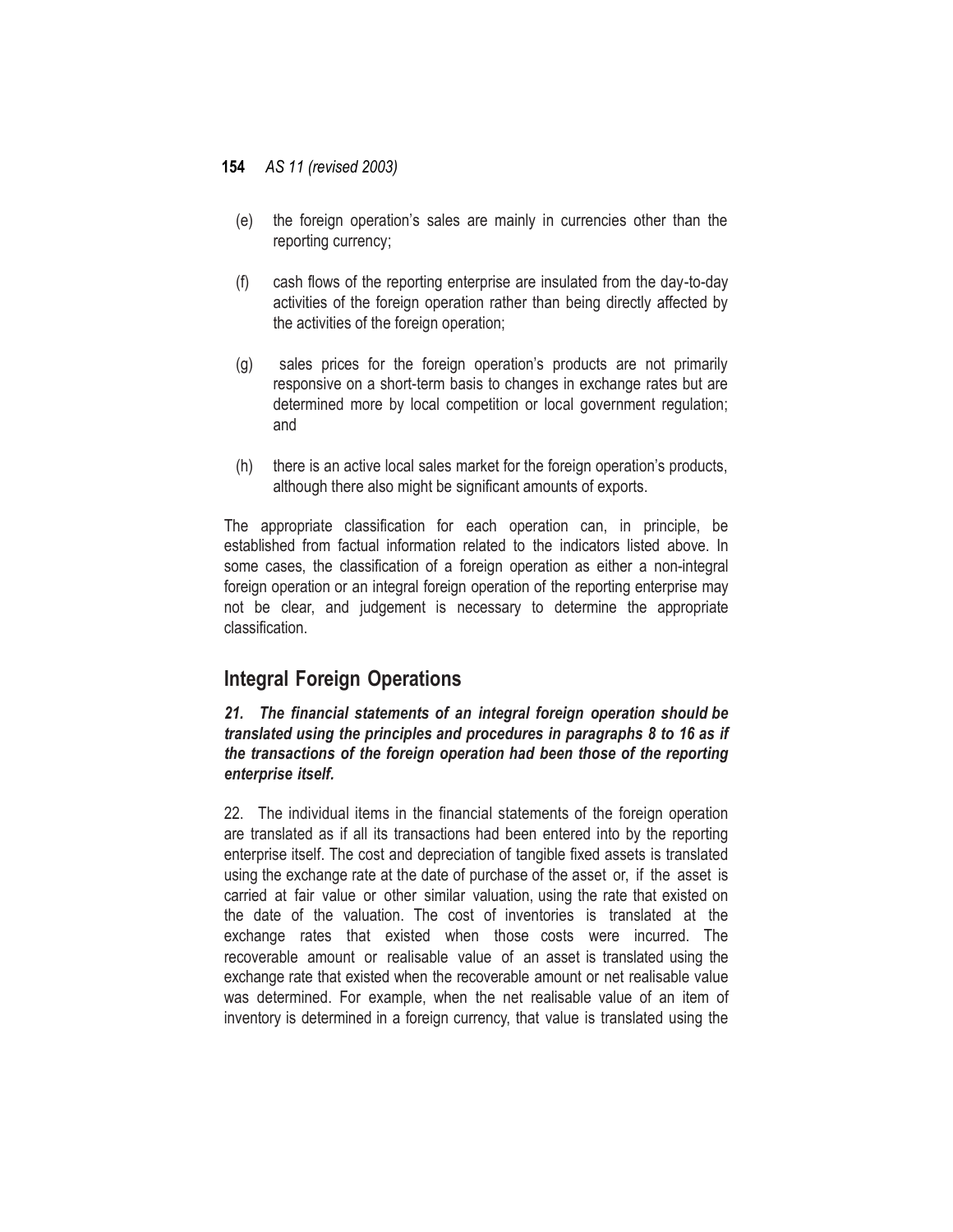exchange rate at the date as at which the net realisable value is determined. The rate used is therefore usually the closing rate. An adjustment may be required to reduce the carrying amount of an asset in the financial statements of the reporting enterprise to its recoverable amount or net realisable value even when no such adjustment is necessary in the financial statements of the foreign operation. Alternatively, an adjustment in the financial statements of the foreign operation may need to be reversed in the financial statements of the reporting enterprise.

23. For practical reasons, a rate that approximates the actual rate at the date of the transaction is often used, for example, an average rate for a week or a month might be used for all transactions in each foreign currency occurring during that period. However, if exchange rates fluctuate significantly, the use of the average rate for a period is unreliable.

## **Non-integral Foreign Operations**

*24. In translating the financial statements of a non-integral foreign operation for incorporation in its financial statements, the reporting enterprise should use the following procedures:*

- *(a) the assets and liabilities, both monetary and non-monetary, of the non-integral foreign operation should be translated at the closing rate;*
- *(b) income and expense items of the non-integral foreign operation should be translated at exchange rates at the dates of the transactions; and*
- *(c) all resulting exchange differences should be accumulated in a foreign currency translation reserve until the disposal of the net investment.*

25. For practical reasons, a rate that approximates the actual exchange rates, for example an average rate for the period, is often used to translate income and expense items of a foreign operation.

26. The translation of the financial statements of a non-integral foreign operation results in the recognition of exchange differences arising from: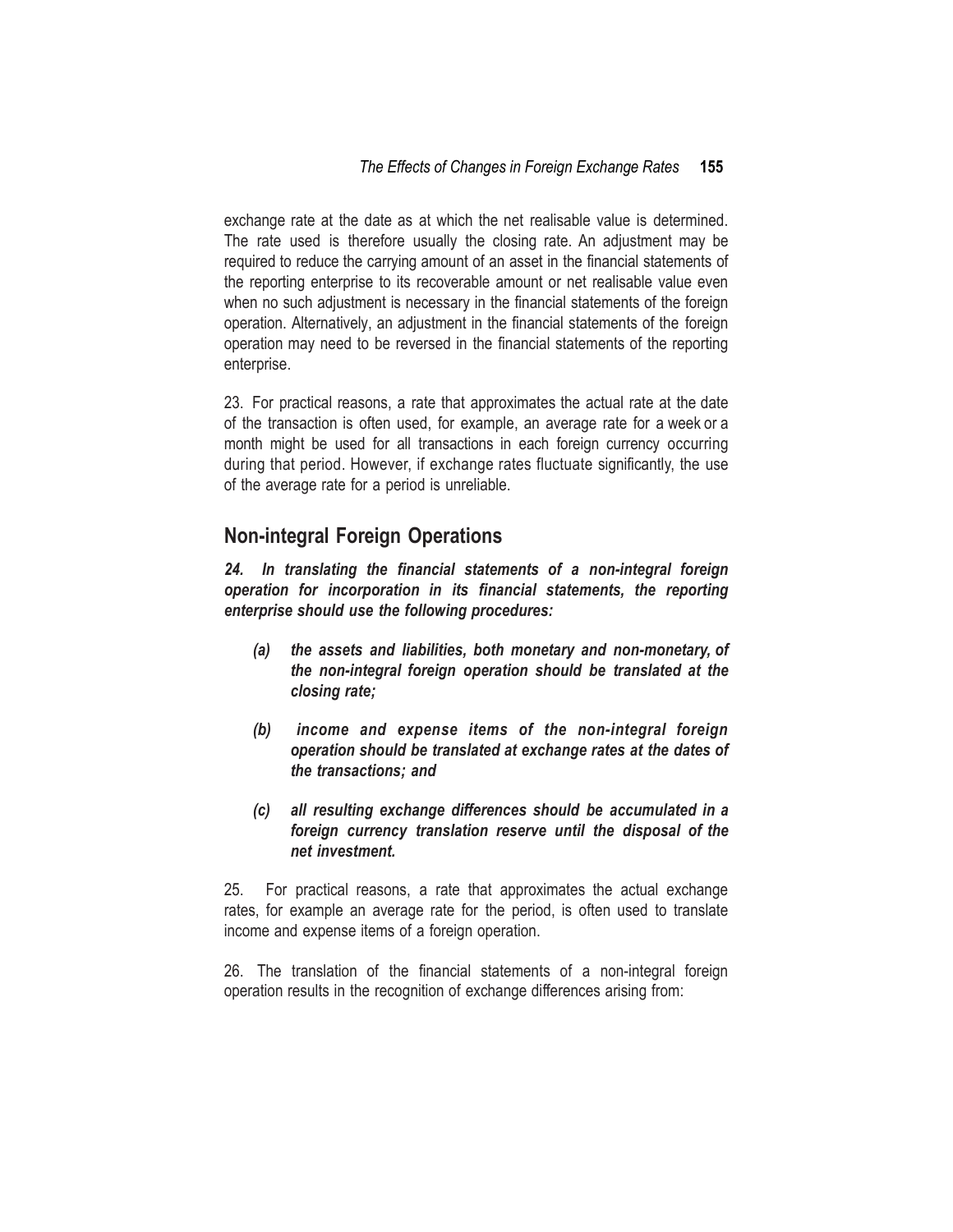- (a) translating income and expense items at the exchange rates at the dates of transactions and assets and liabilities at the closing rate;
- (b) translating the opening net investment in the non-integral foreign operation at an exchange rate different from that at which it was previously reported; and
- (c) other changes to equity in the non-integral foreign operation. These exchange differences are not recognised as income or expenses for the period because the changes in the exchange rates have little or no direct effect on the present and future cash flows from operations of either the non-integral foreign operation or the reporting enterprise. When a non- integral foreign operation is consolidated but is not wholly owned, accumulated exchange differences arising from translation and attributable to minority interests are allocated to, and reported as part of, the minority interest in the consolidated balance sheet.

27. Any goodwill or capital reserve arising on the acquisition of a nonintegral foreign operation is translated at the closing rate in accordance with paragraph 24.

28. A contingent liability disclosed in the financial statements of a nonintegral foreign operation is translated at the closing rate for its disclosure in the financial statements of the reporting enterprise.

29. The incorporation of the financial statements of a non-integral foreign operation in those of the reporting enterprise follows normal consolidation procedures, such as the elimination of intra-group balances and intra- group transactions of a subsidiary (see AS 21, *Consolidated Financial Statements*, and AS 27, *Financial Reporting of Interests in Joint Ventures*). However, an exchange difference arising on an intra-group monetary item, whether shortterm or long-term, cannot be eliminated against a corresponding amount arising on other intra-group balances because the monetary item represents a commitment to convert one currency into another and exposes the reporting enterprise to a gain or loss through currency fluctuations. Accordingly, in the consolidated financial statements of the reporting enterprise, such an exchange difference continues to be recognised as income or an expense or, if it arises from the circumstances described in paragraph 15, it is accumulated in a foreign currency translation reserve until the disposal of the net investment.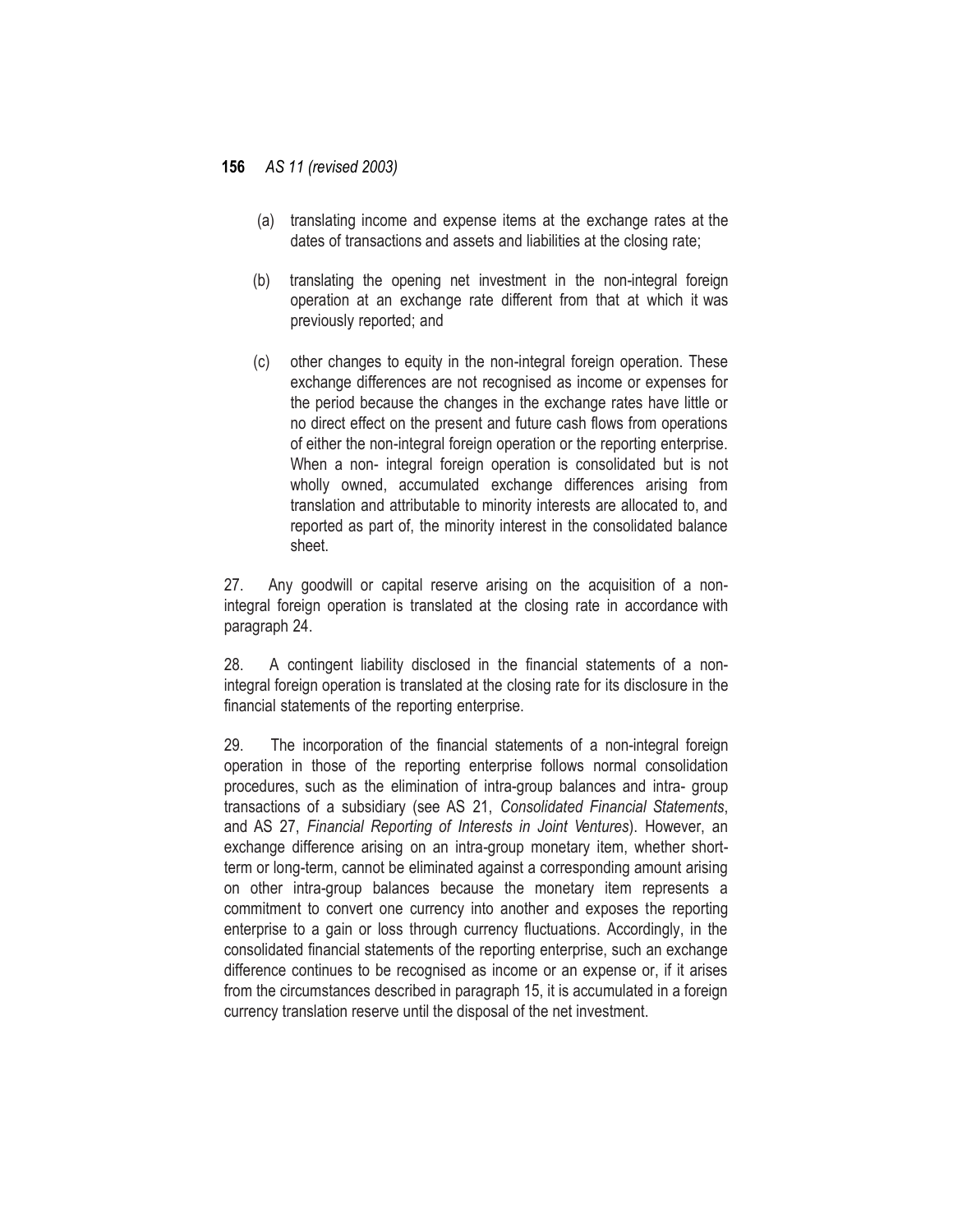30. When the financial statements of a non-integral foreign operation are drawn up to a different reporting date from that of the reporting enterprise, the non-integral foreign operation often prepares, for purposes of incorporation in the financial statements of the reporting enterprise, statements as at the same date as the reporting enterprise. When it is impracticable to do this, AS 21, *Consolidated Financial Statements*, allows the use of financial statements drawn up to a different reporting date provided that the difference is no greater than six months and adjustments are made for the effects of any significant transactions or other events that occur between the different reporting dates. In such a case, the assets and liabilities of the non-integral foreign operation are translated at the exchange rate at the balance sheet date of the non-integral foreign operation and adjustments are made when appropriate for significant movements in exchange rates up to the balance sheet date of the reporting enterprises in accordance with AS 21. The same approach is used in applying the equity method to associates and in applying proportionate consolidation to joint ventures in accordance with AS 23, *Accounting for Investments in Associates in Consolidated Financial Statements* and AS 27, *Financial Reporting of Interests in Joint Ventures*.

## **Disposal of a Non-integral Foreign Operation**

*31. On the disposal of a non-integral foreign operation, the cumulative amount of the exchange differences which have been deferred and which relate to that operation should be recognised as income or as expenses in the same period in which the gain or loss on disposal is recognised.*

### **Paragraph 32 for Companies**

 $\overline{\phantom{a}}$ 

32. An enterprise may dispose of its interest in a non-integral foreign operation through sale, liquidation, repayment of share capital, or abandonment of all, or part of, that operation. The payment of a dividend forms part of a disposal only when it constitutes a return of the investment. Remittance from a non-integral foreign operation by way of repatriation of accumulated profits does not form part of a disposal unless it constitutes return of the investment<sup>6</sup>. In the case of a partial disposal, only the proportionate share of the related accumulated exchange differences is included in the gain or loss. A write- down of the carrying amount of a non-integral foreign operation does not

<sup>&</sup>lt;sup>6</sup> Ministry of Corporate Affairs, Government of India, amended this paragraph by Notification G.S.R. 569(E) dated June 18, 2018, which is relevant for companies.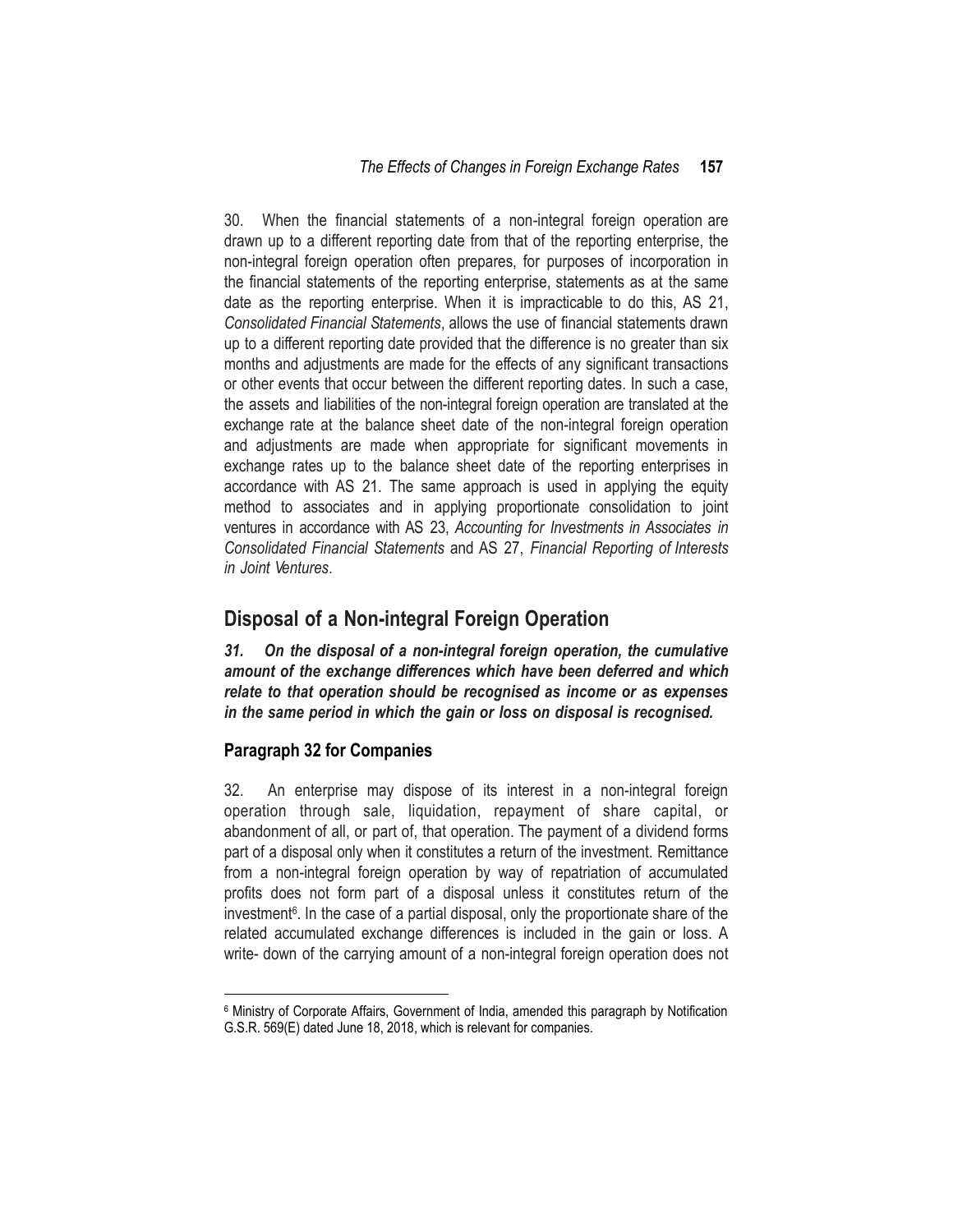constitute a partial disposal. Accordingly, no part of the deferred foreign exchange gain or loss is recognised at the time of a write-down.

### **Paragraph 32 for Entities other than Companies**

32. An enterprise may dispose of its interest in a non-integral foreign operation through sale, liquidation, repayment of share capital, or abandonment of all, or part of, that operation. The payment of a dividend forms part of a disposal only when it constitutes a return of the investment. In the case of a partial disposal, only the proportionate share of the related accumulated exchange differences is included in the gain or loss. A write- down of the carrying amount of a non-integral foreign operation does not constitute a partial disposal. Accordingly, no part of the deferred foreign exchange gain or loss is recognised at the time of a write-down.

## **Change in the Classification of a Foreign Operation**

### *33. When there is a change in the classification of a foreign operation, the translation procedures applicable to the revised classification should be applied from the date of the change in the classification.*

34. The consistency principle requires that foreign operation once classified as integral or non-integral is continued to be so classified. However, a change in the way in which a foreign operation is financed and operates in relation to the reporting enterprise may lead to a change in the classification of that foreign operation. When a foreign operation that is integral to the operations of the reporting enterprise is reclassified as a non-integral foreign operation, exchange differences arising on the translation of non-monetary assets at the date of the reclassification are accumulated in a foreign currency translation reserve. When a non-integral foreign operation is reclassified as an integral foreign operation, the translated amounts for non-monetary items at the date of the change are treated as the historical cost for those items in the period of change and subsequent periods. Exchange differences which have been deferred are not recognised as income or expenses until the disposal of the operation.

# **All Changes in Foreign Exchange Rates**

## **Tax Effects of Exchange Differences**

35. Gains and losses on foreign currency transactions and exchange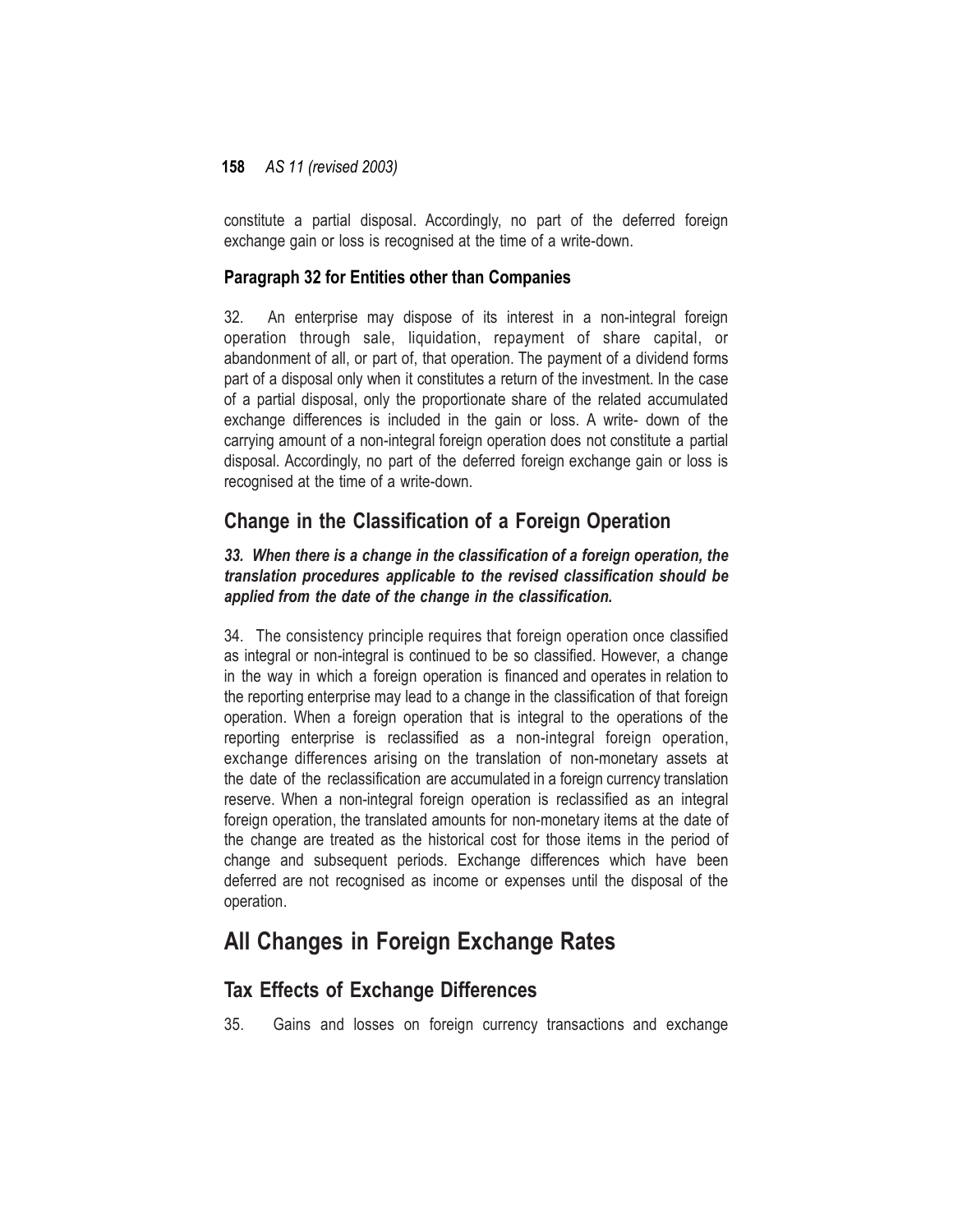differences arising on the translation of the financial statements of foreign operations may have associated tax effects which are accounted for in accordance with AS 22, *Accounting for Taxes on Income*.

## **Forward Exchange Contracts** 7

*36. An enterprise may enter into a forward exchange contract or another financial instrument that is in substance a forward exchange contract, which is not intended for trading or speculation purposes, to establish the amount of the reporting currency required or available at the settlement date of a transaction. The premium or discount arising at the inception of such a forward exchange contract should be amortised as expense or income over the life of the contract. Exchange differences on such a contract should be recognised in the statement of profit and loss in the reporting period in which the exchange rates change. Any profit or loss arising on cancellation or renewal of such a forward exchange contract should be recognised as income or as expense for the period.*

37. The risks associated with changes in exchange rates may be mitigated by entering into forward exchange contracts. Any premium or discount arising at the inception of a forward exchange contract is accounted for separately from the exchange differences on the forward exchange contract. The premium or discount that arises on entering into the contract is measured by the difference between the exchange rate at the date of the inception of the forward exchange contract and the forward rate specified in the contract. Exchange difference on a forward exchange contract is the difference between (a) the foreign currency amount of the contract translated at the exchange rate at the reporting date, or the settlement date where the transaction is settled during the reporting period, and (b) the same foreign currency amount translated at the latter of the date of inception of the forward exchange contract and the last reporting date.

*38. A gain or loss on a forward exchange contract to which paragraph 36 does not apply should be computed by multiplying the foreign currency amount of the forward exchange contract by the difference between the forward rate available at the reporting date for the remaining maturity of the contract and the contracted forward rate (or the forward rate last used to measure a gain or loss on that contract for an earlier period). The gain or loss so computed should be recognised in the statement of profit and loss for the period. The premium or discount on the forward exchange*

 $\overline{\phantom{a}}$ 

<sup>7</sup> See footnote 2.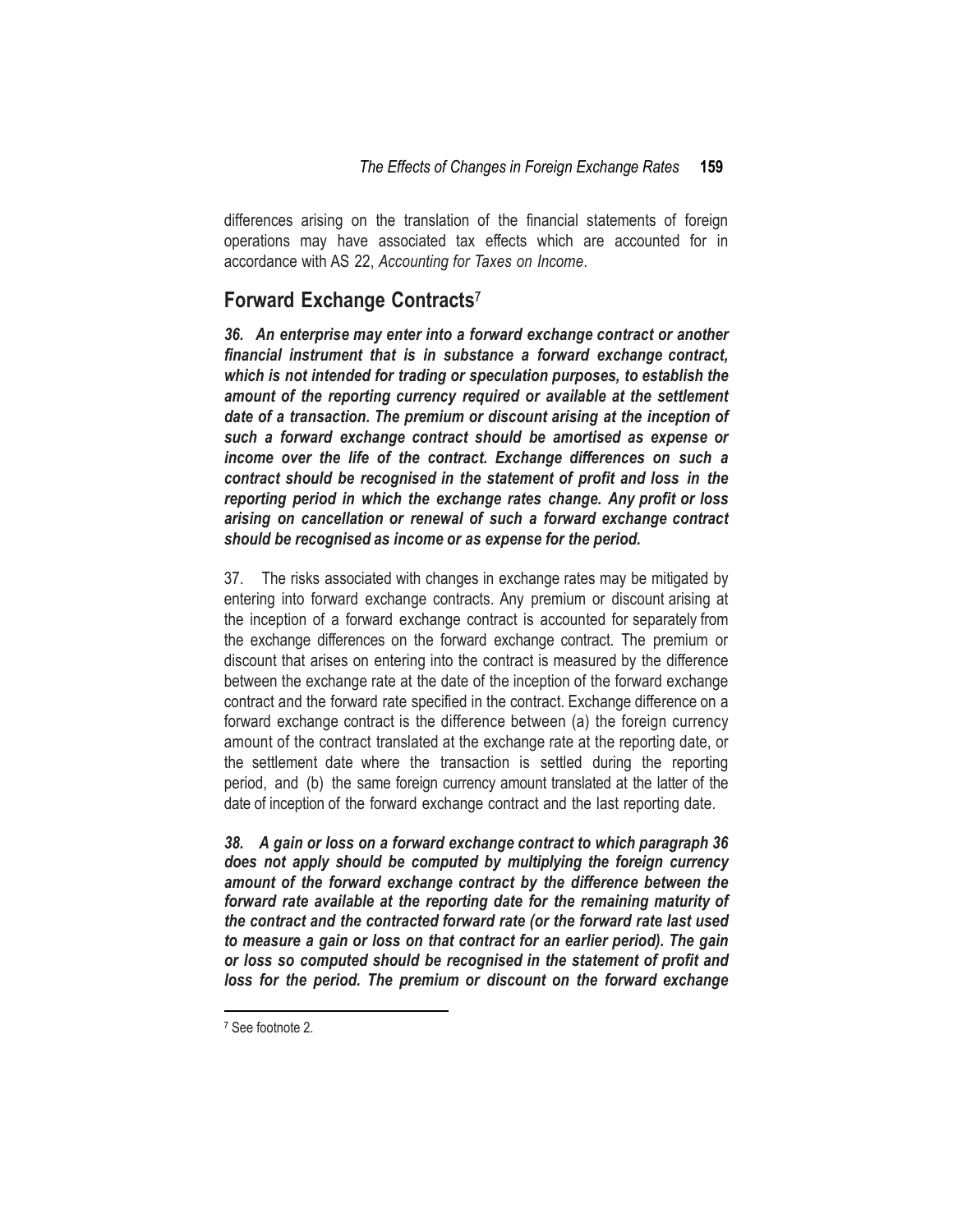#### *contract is not recognised separately.*

39. In recording a forward exchange contract intended for trading or speculation purposes, the premium or discount on the contract is ignored and at each balance sheet date, the value of the contract is marked to its current market value and the gain or loss on the contract is recognised.

### **Disclosure**

#### *40. An enterprise should disclose:*

- *(a) the amount of exchange differences included in the net profit or loss for the period; and*
- *(b) net exchange differences accumulated in foreign currency translation reserve as a separate component of shareholders' funds, and a reconciliation of the amount of such exchange differences at the beginning and end of the period.*

*41. When the reporting currency is different from the currency of the country in which the enterprise is domiciled, the reason for using a different currency should be disclosed. The reason for any change in the reporting currency should also be disclosed.*

*42. When there is a change in the classification of a significant foreign operation, an enterprise should disclose:*

- *(a) the nature of the change in classification;*
- *(b) the reason for the change;*
- *(c) the impact of the change in classification on shareholders' funds; and*
- *(d) the impact on net profit or loss for each prior period presented had the change in classification occurred at the beginning of the earliest period presented.*

43. The effect on foreign currency monetary items or on the financial statements of a foreign operation of a change in exchange rates occurring after the balance sheet date is disclosed in accordance with AS 4, *Contingencies and Events Occurring After the Balance Sheet Date.*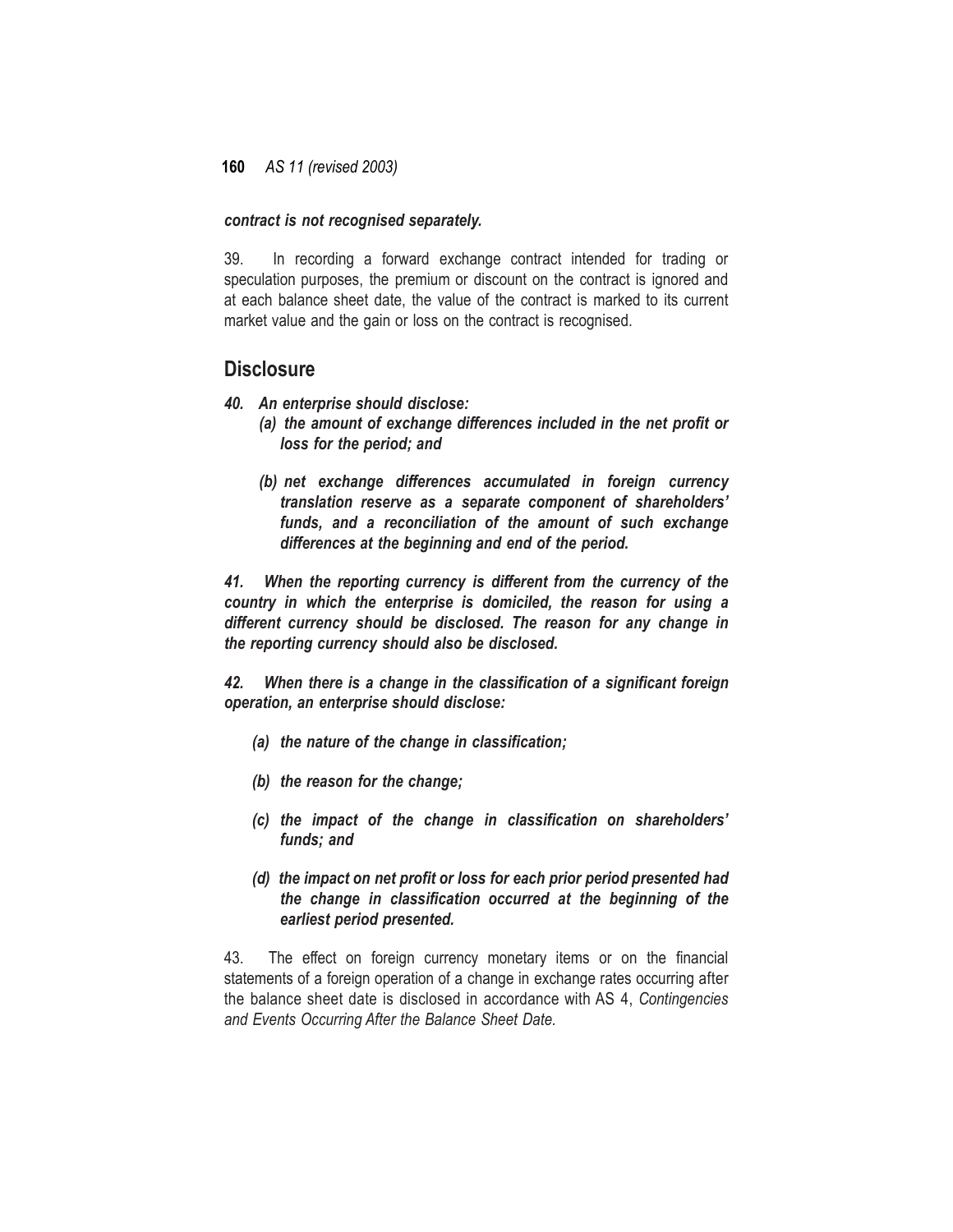44. Disclosure is also encouraged of an enterprise's foreign currency risk management policy.

Provided that a Micro and Small-sized Enterprise (Levels IV and III non-company entities) as defined in Appendix I to this Compendium, may not comply with paragraph 44.

## **Transitional Provisions<sup>8</sup>**

 $\overline{\phantom{a}}$ 

*45. On the first time application of this Standard, if a foreign branch is classified as a non-integral foreign operation in accordance with the requirements of this Standard, the accounting treatment prescribed in paragraphs 33 and 34 of the Standard in respect of change in the classification of a foreign operation should be applied.* **Paragraphs 46 and 46A for Companies**

46. In respect of accounting periods commencing on or after 7th December, 2006 and ending on or before 31st March, 2020<sup>10</sup> , at the option of the enterprise (such option to be irrevocable and to be exercised retrospectively for such accounting period, from the date this transitional provision comes into force or the first date on which the concerned foreign currency monetary item is acquired, whichever is later, and applied to all such foreign currency monetary items), exchange differences arising on reporting of long-term foreign currency monetary items at rates different from those at which they were initially recorded during the period, or reported in previous financial statements, in so far as they relate to the acquisition of a depreciable capital asset, can be added to or deducted from the cost of the asset and shall be depreciated over the balance life of the asset, and in other cases, can be accumulated in a

<sup>&</sup>lt;sup>8</sup> Ministry of Corporate Affairs, Government of India, inserted the following footnote in Companies (Accounting Standards) Rules, 2021, which is relevant for companies:

<sup>&</sup>quot;Transitional Provisions given in Paragraphs 45 are relevant only for standards notified under Companies (Accounting Standards) Rules, 2006, as amended from time to time. Transitional Provisions given in Paragraphs 46-46A are relevant for standards notified under Companies (Accounting Standards) Rules, 2006 (as amended from time to time) as well as Companies (Accounting Standards) Rules, 2021."

<sup>&</sup>lt;sup>9</sup> Ministry of Corporate Affairs, Government of India, inserted this paragraph by Notification dated 31st March, 2009, which is relevant for companies.

<sup>&</sup>lt;sup>10</sup> Initially the period mentioned was "31st March, 2011" which was substituted by "31st March, 2012" by Notification dated 11th May, 2011, published by Ministry of Corporate Affairs, Government of India. Subsequently, "31st March, 2012" was substituted by "31st March, 2020" by Notification dated 29th December, 2011, published by Ministry of Corporate Affairs, Government of India.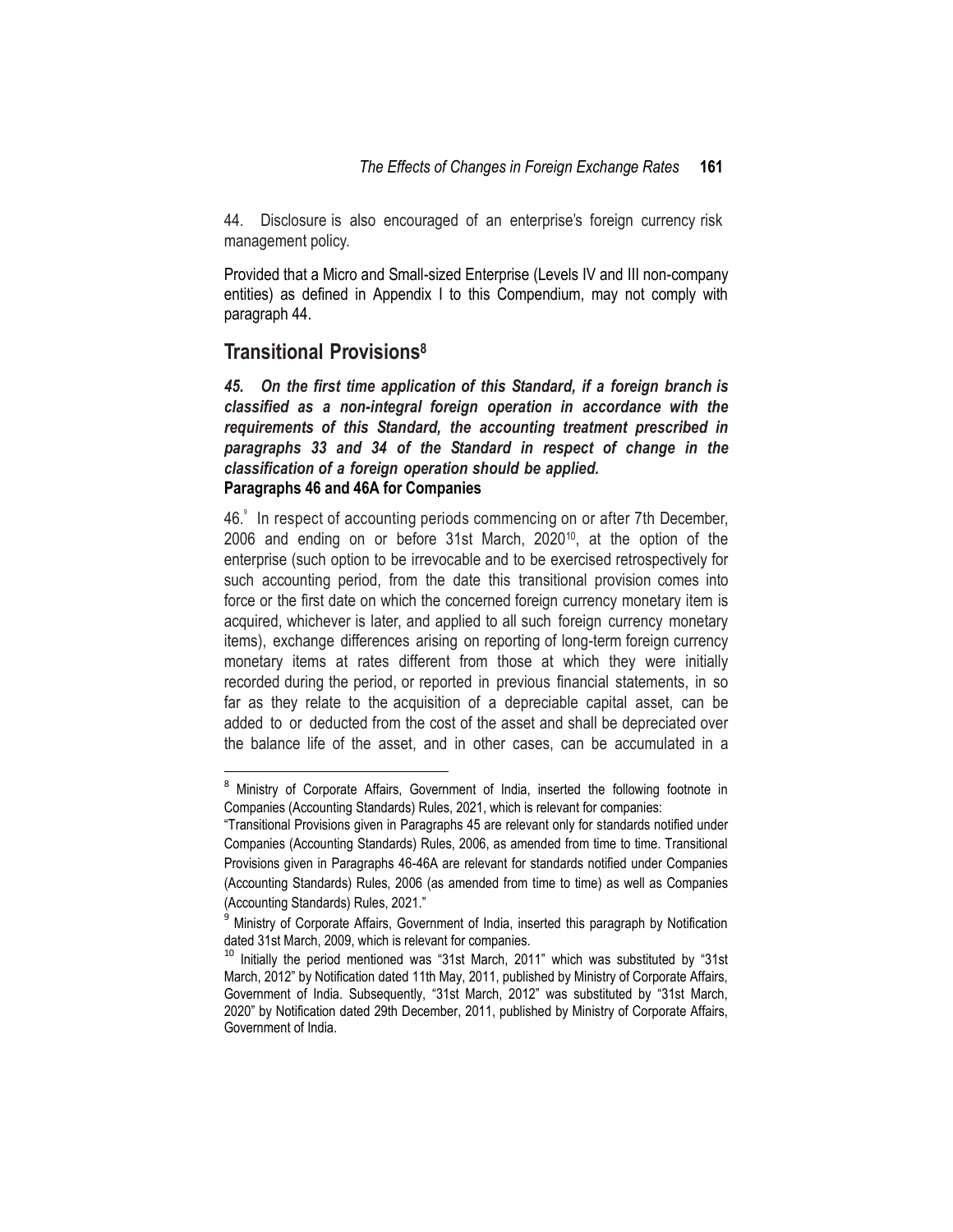l

"Foreign Currency Monetary Item Translation Difference Account" in the enterprise's financial statements and amortized over the balance period of such long-term asset/liability but not beyond 31st March, 2020<sup>11</sup>, by recognition as income or expense in each of such periods, with the exception of exchange differences dealt with in accordance with paragraph 15. For the purposes of exercise of this option, an asset or liability shall be designated as a longterm foreign currency monetary item, if the asset or liability is expressed in a foreign currency and has a term of 12 months or more at the date of origination of the asset or liability. Any difference pertaining to accounting periods which commenced on or after 7th December, 2006, previously recognized in the profit and loss account before the exercise of the option shall be reversed in so far as it relates to the acquisition of a depreciable capital asset by addition or deduction from the cost of the asset and in other cases by transfer to "Foreign Currency Monetary Item Translation Difference Account" in both cases, by debit or credit, as the case may be, to the general reserve. If the option stated in this paragraph is exercised, disclosure shall be made of the fact of such exercise of such option and of the amount remaining to be amortized in the financial statements of the period in which such option is exercised and in every subsequent period so long as any exchange difference remains unamortized.

46A<sup>12</sup> . (1) In respect of accounting periods commencing on or after the 1st April, 2011, for an enterprise which had earlier exercised the option under paragraph 46 and at the option of any other enterprise (such option to be irrevocable and to be applied to all such foreign currency monetary items), the exchange differences arising on reporting of long- term foreign currency monetary items at rates different from those at which they were initially recorded during the period, or reported in previous financial statements, in so far as they relate to the acquisition of a depreciable capital asset, can be added to or deducted from the cost of the asset and shall be depreciated over the balance life of the asset, and in other cases, can be accumulated in a ''Foreign Currency Monetary Item Translation Difference Account" in the enterprise's financial statements and amortized over the balance period of such long term asset or liability, by recognition as income or expense in each of such periods, with the exception of exchange differences dealt with in accordance with the provisions of paragraph 15 of the said rules.

 $11$  The Council has issued an Announcement clarifying presentation of Foreign Currency Monetary Item Translation Difference Account (See Announcement XLIII).

<sup>&</sup>lt;sup>12</sup> Ministry of Corporate Affairs, Government of India, inserted this paragraph by Notification dated 29th December, 2011, which is relevant for companies.